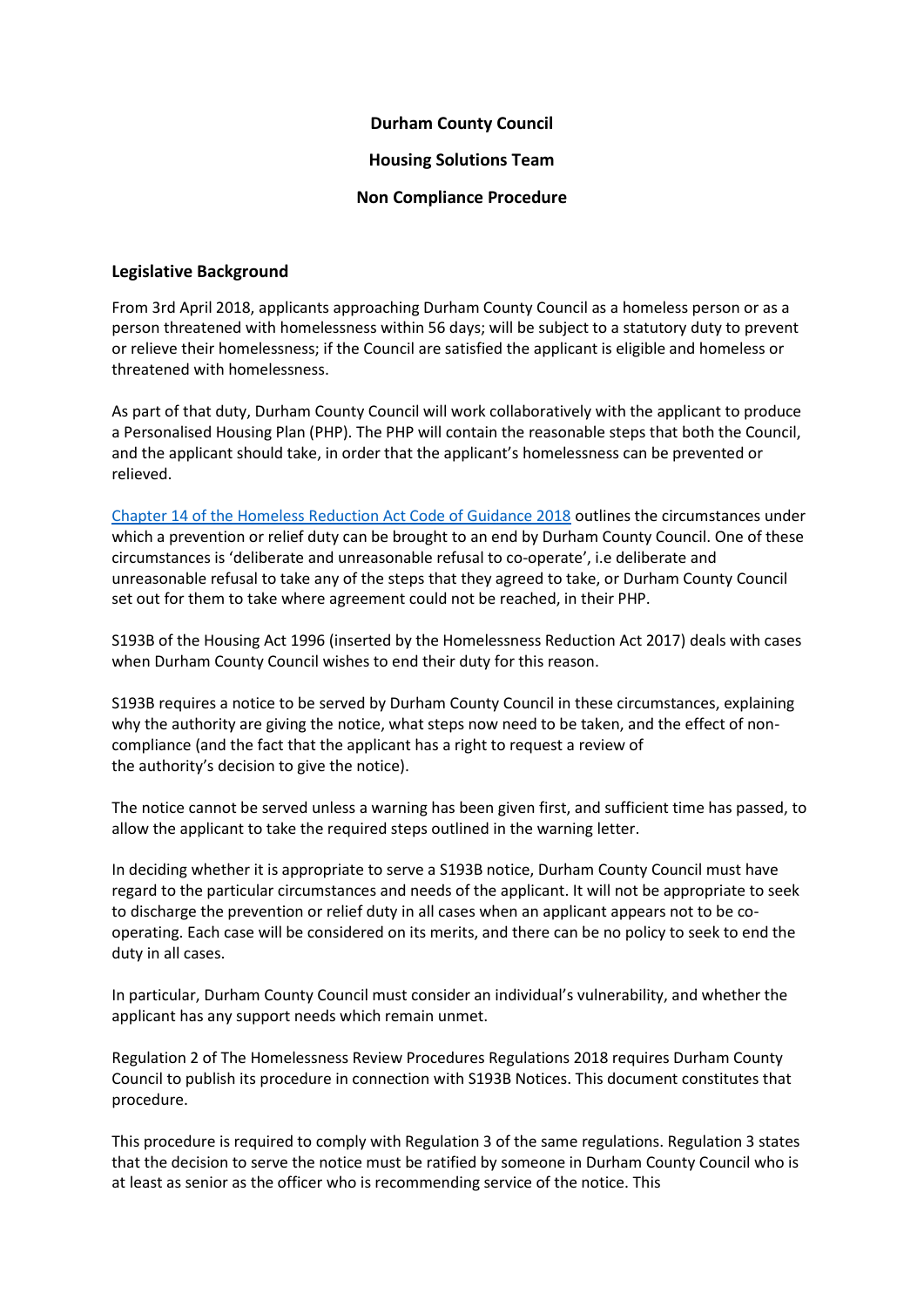is to ensure that such notices are only served where there is very good reason to withdraw the homelessness prevention or relief assistance being offered.

#### **Providing Warnings**

- When a prevention or relief duty is accepted and a PHP is created, the Housing Officer is required to keep the progress against the Plan under constant review.
- If the applicant disagrees that the steps they are required to take are reasonable in their circumstances, the Housing Officer should review the PHP at that stage, and adjust it, if appropriate.
- If no agreement can be reached, but the Housing Officer remains satisfied that the required steps are reasonable, the Housing Officer should record the reasons for disagreement and publish the PHP on Abritas, notifying the applicant of their right of review of the decision (under that the steps are reasonable).
- The Housing Officer should regularly review progress against the actions on all current PHPs, using and recording on Abritas.
- If satisfactory progress is not seen in the first 2 weeks following publication of the PHP, the Housing Officer should contact the applicant, to ascertain the reason for the lack of progress. If appropriate, the PHP should be renegotiated and adjusted.
- The Housing Officer should contact any support agency working with the applicant, if applicable, to encourage them to impress upon the applicant the importance of cooperation.
- If there continues to be unsatisfactory progress after a further 2 weeks, and further attempts to contact the applicant suggest that he or she does not intend to co-operate with the PHP, the Housing Officer should consider whether a formal warning is appropriate (see actions below.)
- In deciding on the appropriate course of action, the Housing Officer should be mindful of [The Homelessness Code of Guidance 2018, paragraphs 14.49 to 14.53.](https://www.gov.uk/guidance/homelessness-code-of-guidance-for-local-authorities/chapter-14-ending-the-prevention-and-relief-duties) These paragraphs define 'deliberate and unreasonable non-cooperation' and provide guidance on taking into account each individual's needs.
- If service of a formal warning notification is deemed appropriate, a letter template is on Abritas. The Housing Officer should edit the warning notification with the actions in the PHP, and the reasons why the Housing Officer considers the applicant has deliberately and unreasonably failed to cooperate. The Housing Officer should also insert details of the actions that must now be taken, and the timescales for doing so.
- The warning notification should make it clear to the applicant what the implications are to them of continued non-cooperation (i.e. the ending of a duty to prevent or relieve homelessness). There is no set warning period but adequate time should be given to allow the customer to cooperate. When deciding this the needs and circumstances of the applicant must be taken into account.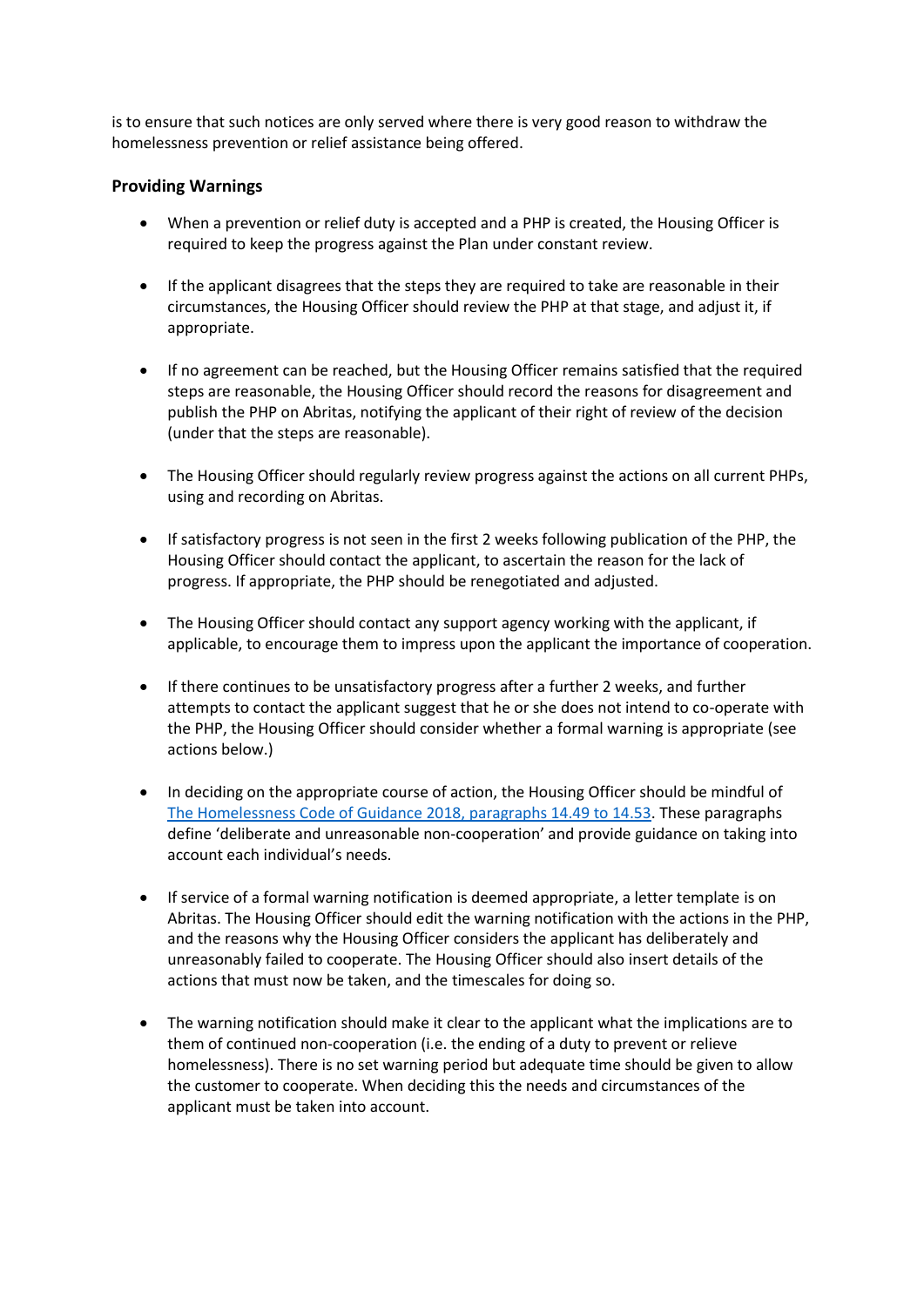- If the non-cooperation is at prevention stage, the applicant may well become homeless, in which case a relief duty will be owed, and the applicant will be required to co-operate with relief steps in any event (unless they withdraw their application).
- If non-cooperation is at the relief stage, and the applicant is not in priority need (or is homeless intentionally), there will be no further duty when the relief duty is ended.
- If the applicant is in priority need and is unintentionally homeless, and a final offer has been made to the applicant in the relief period, no full housing duty will arise.
- If the applicant does not carry out the required actions, and the Housing Officer remains satisfied that there is no good reason for failing to co-operate, the Housing Officer must then follow the procedure for serving formal Notice.

# **Procedure for serving final Notice**

- The decision to serve the Notice must be made by someone who works for Durham County Council, namely a Senior Housing Officer or Team Leader, but who was not involved in the decision (see [Review Regulations 2018](http://www.legislation.gov.uk/uksi/2018/223/part/2/made)).
- On expiry of the warning period, Housing Officers should send a request for authorisation to serve a S193B Notice to one of the two Senior Housing Officers, designated as authorisers, provided that authoriser has had no previous involvement in the applicant's case. If no Senior Housing Officer is available then Housing Officers should send to their Team Leader.
- The two Senior Housing Officers cannot authorise their own S193B Notices (if any), or Notices in cases where they have been involved, and must refer to their Team Leader.
- The request to serve notice must be included on the Abritas system.
- The authorising officer should carefully review the case and confirm whether the S193B Notice can be served. This should be served within 3 working days of the request for authorisation.
- If the Notice is authorised, the Housing Officer should record this on Abritas, and use the letter for S193B Notice, editing it as necessary. The Notice must clearly advise the applicant of their statutory right of review.
- The Housing Officer should serve the Notice on the applicant in person, by email, by tracked postage to a known address, and/or the applicant should be informed that the Notice is immediately available for collection from Seaham or Crook office, as appropriate.
- The Housing Officer should contact all support workers listed on the customer's case and send a copy of the Notice for information.
- The Housing Officer can choose not to cease prevention or relief efforts, if the applicant immediately takes steps to rectify the situation, and a successful resolution is likely. Otherwise, the case can be closed.
- If the authorising officer does not agree that the customer has deliberately and unreasonably failed to co-operate, they should state their reasons and record on Abritas.